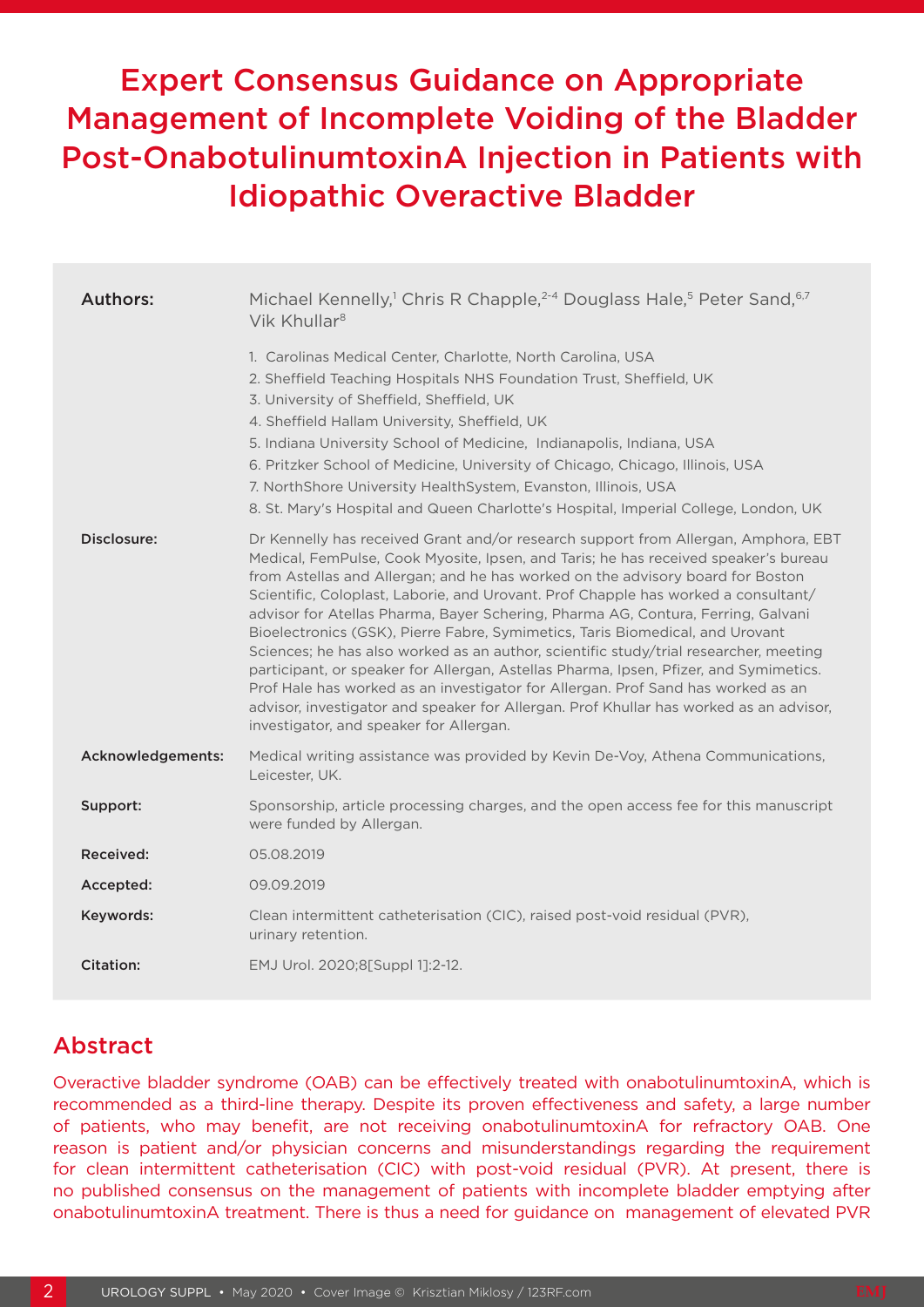associated with onabotulinumtoxinA due to misunderstandings and great deal of confusion regarding the effects of onabotulinumtoxinA on bladder emptying. Incomplete bladder emptying following onabotulinumtoxinA treatment has been frequently referred to as acute urinary retention (AUR), but this is not an accurate description for this adverse event. The majority of patients with incomplete emptying post-onabotulinumtoxinA treatment can spontaneously void, so true AUR is rare. In both prospective and retrospective studies, variable definitions and different management approaches have led to a wide range in the reported incidence of PVR ≥200 mL, CIC and AUR of 0.4–41.4%, 1.0–30.0%, and 2.0–35.0%, respectively. This expert consensus provides important guidance on the appropriate management of incomplete voiding of the bladder post-onabotulinumtoxinA injection and the recommendations for when to implement CIC.

#### **INTRODUCTION**

Overactive bladder syndrome (OAB) has a prevalence of 12-36%.<sup>1</sup> Anticholinergics have been the mainstay of pharmacological treatment for many years.<sup>2</sup> However, adverse events (AE) such as dry mouth, constipation, dry eyes, dizziness, or cognitive issues (e.g., dementia), may limit their use.<sup>2,3</sup> The  $\beta$ <sub>z</sub>-adrenoceptor agonist mirabegron is an alternative oral therapy, but is contraindicated in patients with severe uncontrolled hypertension<sup>4,5</sup> and is associated with headache, urinary tract infection (UTI), tachycardia, and increased blood pressure.<sup>6</sup> Many patients are also non-compliant and therefore do not achieve the optimal benefits of oral medication.6

OnabotulinumtoxinA (BOTOX<sup>®</sup>, Allergan, Dublin, Ireland) is approved for the treatment of OAB with symptoms of urgency urinary incontinence, urgency, and frequency, in adults who have an inadequate response to, or are intolerant of, an anticholinergic medication.7 The efficacy and safety of onabotulinumtoxinA in the treatment of OAB have been demonstrated in numerous clinical studies and routine clinical practice.8-19 OnabotulinumtoxinA improves patients' quality of life (QoL)<sup>13,20-25</sup> with more patients experiencing complete resolution of urinary incontinence, longer duration of effects versus oral medications,<sup>13,24,26</sup> and is a cost-effective treatment option.26-28 OnabotulinumtoxinA is recommended as third-line therapy for OAB in the 2019 European Association of Urology (EAU) Guidelines on Urinary Incontinence<sup>29</sup> and the 2015 American Urological Association (AUA)/Society of Urodynamics, Female Pelvic Medicine & Urogenital Reconstruction (SUFU) guidelines.30

Despite the proven effectiveness of onabotulinumtoxinA, a large number of patients who may benefit are not receiving onabotulinumtoxinA for refractory OAB. One reason is patient and/or physician concerns regarding AE, particularly relating to incomplete bladder emptying leading to a raised postvoid residual (PVR). In some cases, a raised PVR requires treatment with clean intermittent catheterisation (CIC).

There is no published consensus on management of incomplete bladder emptying after onabotulinumtoxinA treatment. Protecting the upper urinary tract, bladder, and controlling UTI are typically considered the clinical reasons for treating incomplete bladder emptying. Therefore, there is a need for guidance on the management of elevated PVR associated with onabotulinumtoxinA treatment. The authors review the definitions of AE and reported PVR/ CIC rates with onabotulinumtoxinA and provide guidance on the management of elevated PVR and initiation of CIC.

### DEFINITION OF POST-VOID RESIDUAL, CLEAN INTERMITTENT CATHETERISATION, AND ACUTE URINARY RETENTION

There has been a great deal of confusion regarding the effects of onabotulinumtoxinA on bladder emptying. Incomplete bladder emptying following onabotulinumtoxinA treatment has been frequently referred to as acute urinary retention (AUR),<sup>9,15-18</sup> which may require treatment with CIC. However, the term AUR in this context is not an accurate description for this AE because AUR suggests that the bladder is unable to void at all,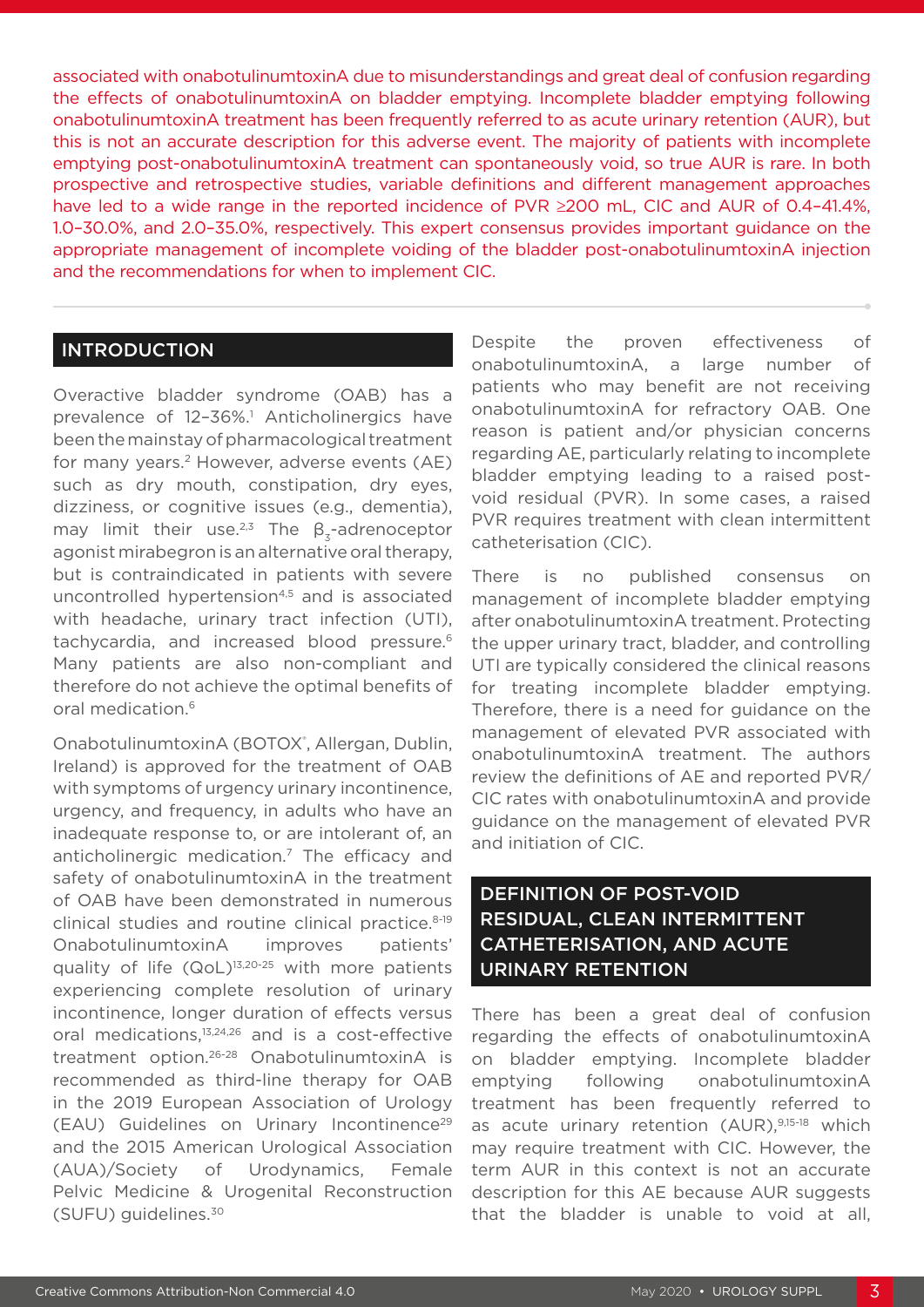when, in fact, the majority of patients with incomplete emptying post-onabotulinumtoxinA treatment can spontaneously void. True AUR is rare and understanding this is important to provide an accurate description to patients of this possible AE.

According to ICS terminology, PVR is defined as the 'volume of urine left in the bladder at the completion of voiding.'31,32 However, there is no definition of what constitutes a clinically significant value for an elevated PVR or how many measurements should be taken. CIC (also known as CISC: clean intermittent self-catheterisation) is defined as 'use of a clean technique. This implies ordinary hand and genitals washing techniques and use of disposable or cleansed reusable catheters.'32,33 Crucially, it also requires intermittent insertion and immediate removal (as opposed to an indwelling catheter) and use over a prolonged period of time. AUR is defined as a 'complaint of a rapid onset, usually painful suprapubic sensation (from a full bladder) due to the inability to void (non-episodic), despite persistent intensive effort.'31,32

A patient with incomplete bladder emptying post-onabotulinumtoxinA will develop a raised PVR. If this PVR is significantly raised, the patient may require CIC to aid bladder emptying until sufficient bladder voiding function returns. The majority of these patients will not have AUR as they are able to spontaneously void. Therefore, the use of CIC with onabotulinumtoxinA is not synonymous with AUR.

In the Phase III EMBARK onabotulinumtoxinA studies,<sup>34,35</sup> protocol specific AE definitions used terminology based on MedDRA coding (i.e., urinary retention and residual urine volume), and this terminology is not consistent with ICS terminology and definitions. These trials were designed to allow for some investigator discretion to manage AE, to ensure a consistent approach across sites, but more importantly to ensure patient safety in the first large scale pivotal trial. In addition, the trials were conducted for regulators to gain marketing approval for onabotulinumtoxinA. Patients were required to commence CIC when they met certain criteria (see below) that may not be reflective of real-world practice. In addition, if a patient started CIC, this was classed as an AE of urinary retention (even if they could still spontaneously void). Based on this criterion, the prescribing information for onabotulinumtoxinA indicates a urinary retention rate of 6.5%.<sup>7</sup> When comparing the definition of urinary retention from the pivotal trials to that generally accepted among physicians based on ICS definitions, it is not surprising that lower rates of AUR and CIC are reported in real-life practice.<sup>36</sup> Patients often have a misperception regarding CIC and are frequently apprehensive because they assume this is the same as having an indwelling catheter. Patients also often have a misperception that incomplete emptying (particularly when described as urinary retention) is an intolerable and painful condition.

These misunderstandings about CIC and AUR may lead to patients being incorrectly counselled about the potential need for CIC or what incomplete bladder emptying entails and may therefore deter many patients from considering treatment with onabotulinumtoxinA.

# POST-VOID RESIDUAL, CLEAN INTERMITTENT CATHETERISATION, AND ACUTE URINARY RETENTION RATES WITH ONABOTULINUMTOXINA 100 U

In both prospective and retrospective studies, the variable definitions of PVR, CIC, and AUR, and different management approaches have led to a wide range in incidences and durations of CIC and AUR.

#### EMBARK PHASE III REGISTRATIONAL STUDIES

The two EMBARK studies $34,35$  were the pivotal trials that led to the global registration of onabotulinumtoxinA 100U.9,15,17 CIC was initiated if the PVR was 200–<350 mL with associated symptoms which in the opinion of the investigator required CIC or if the PVR was ≥350 mL irrespective of symptoms. An AE of urinary retention should have been reported for all patients requiring CIC. The criteria for CIC cessation was dependent on patient symptoms, a PVR <200 mL, and could have been affected by the timing of study visits when PVR could be reassessed.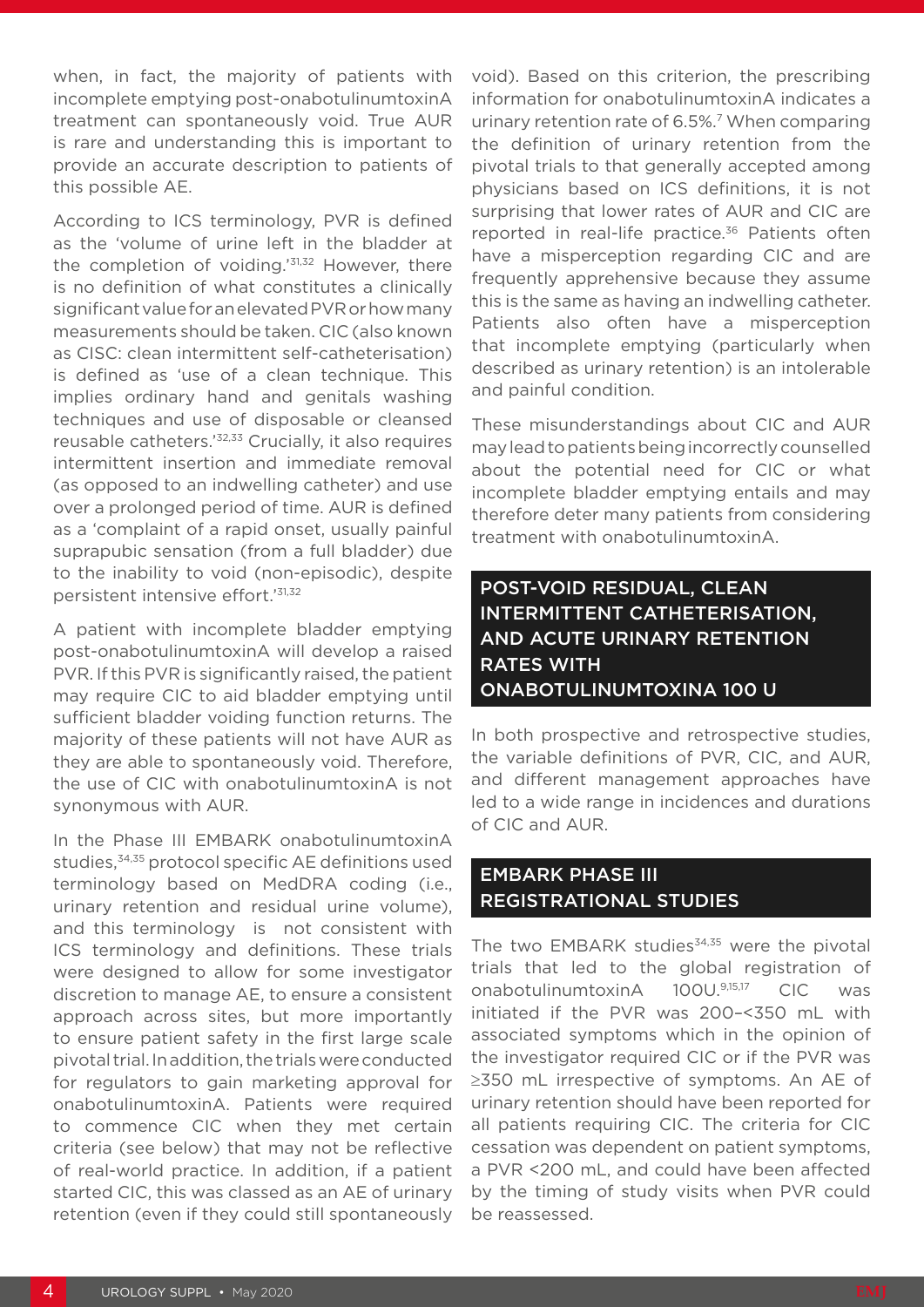In EMBARK 1,<sup>34</sup> the proportion of patients who initiated CIC during treatment cycle 1 was 6.1% (17/278) with onabotulinumtoxinA versus none with placebo.<sup>15</sup> Of 17 patients who required CIC, 10 (58.8%) had a duration of CIC of  $\leq 6$ weeks. A total of 21 patients (7.6%) had a PVR 200–<350 mL; however, only 6 (2.2%) patients had a PVR 200–<350 mL requiring initiation of CIC. Thus, 15 (71.5%) patients with a PVR 200–<350 mL were deemed by the investigator not to have symptoms requiring CIC. Of the total, 10 (3.6%) patients had a PVR ≥350 mL requiring CIC per protocol.

In EMBARK  $2<sub>,35</sub>$  the proportion of patients who initiated CIC during treatment cycle 1 was 6.9% (19/274) with onabotulinumtoxinA versus 0.7% ( $2/270$ ) with placebo.<sup>9</sup> In those who performed CIC, it was started within the first 12 weeks following treatment in almost all patients. A total of 17 patients (6.2%) had a PVR 200–<350 mL; however, only 7 (2.6%) patients had a PVR 200–<350 mL required initiation of CIC. Thus, 10 (58.8%) patients with a PVR 200– <350 mL were deemed by the investigator not to have symptoms requiring CIC. Eleven patients (4.0%) had a PVR of greater than or equal to 350mL, of which 10 patients were commenced on CIC.

Patients who completed the EMBARK 1 and 2 studies could enter a 3-year extension study and of those who entered the proportion of patients initiating *de novo* CIC was calculated for each treatment cycle.<sup>16</sup> The proportion of patients who required *de novo* CIC was 4.0%, 1.7%, 1.4%, 1.6%, 0.6%, and 0.8% in treatment cycles 1–6, respectively (the first cycle occurring in EMBARK 1 or 2). The median duration of CIC was 3.1–8.3 weeks.

A post hoc pooled analysis of the two EMBARK studies that assessed the rates of CIC in different age groups showed the risk of CIC was low in all age groups. CIC rates were lowest in the <40-year-old group (1.1%) and increased with age in the 40–49, 50–59, 60–69, and ≥70-year-old groups, (3.2%, 5.3%, 5.3%, and 7.2%, respectively).<sup>26</sup> The mean duration of CIC in the <40 and 40–49-year-old groups was 3 and 44 days and ranged from 78 to 88 days in the other age groups.

A recent analysis of pooled data (N=551) from both EMBARK studies of patients treated with onabotulinumtoxinA showed that the mean PVR post treatment was highest at the 2-week timepoint. Of the 551 patients, 493 (89%) had a PVR <200 mL, 38 (6.8%) a PVR 200–350 mL, and only 20 (3.6%) a PVR >350 mL (Figures 1 and 2) (data on file).



Figure 1: Disposition of onabotulinumtoxinA-treated patients in the pooled EMBARK population with regards to maximum post treatment PVR in the 12 weeks after treatment.

\*CIC cases were deviation from the protocol.

CIC: clean intermittent catheterisation.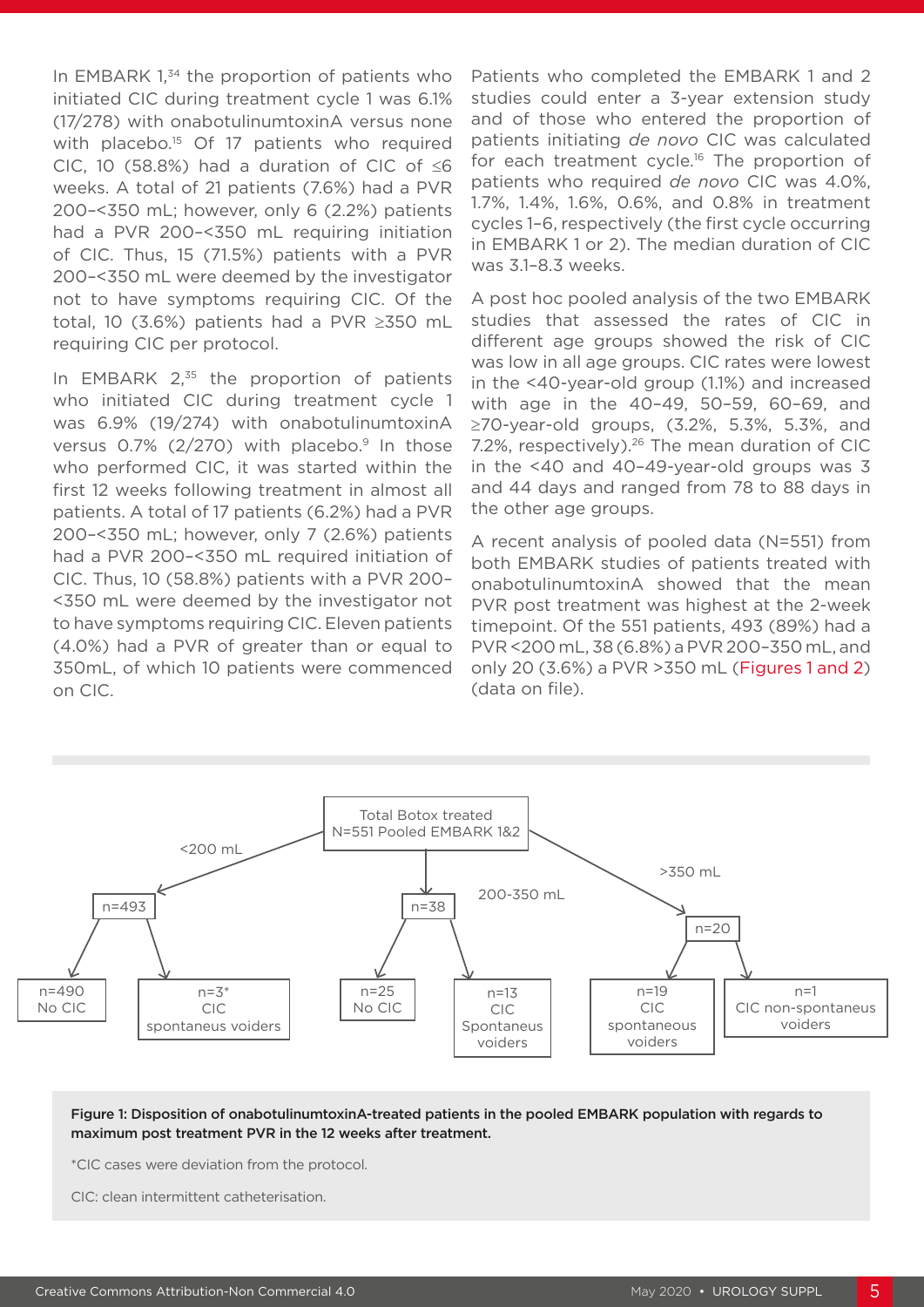

Figure 2: (A) Patients initiating CIC by max PVR subgroups. (B) CIC patients spontaneous versus non-spontaneous in the pooled EMBARK population.

CIC: clean intermittent catheterisation; PVR: post-void residual.

Only 1 patient in the >350 mL group (0.2% of the overall population) had true AUR. A post hoc pooled analysis of three Phase III studies<sup>9,15,24</sup> and a Phase IV study $37$  evaluated the risk of CIC following retreatment with onabotulinumtoxinA 100 U in 831 patients.<sup>38</sup>

The cumulative incidence of CIC after the second treatment was 5.5% (26/469 patients); 9 patients (1.9%) required CIC in both treatment cycles and 17 patients (3.6%) only in treatment cycle 2. There was no increased risk of CIC with

onabotulinumtoxinA retreatment and only 9 patients (1.9%) with CIC after the initial treatment required CIC again following retreatment.

#### Prospective Clinical Studies

In other prospective clinical studies, the reported rates of PVR ≥200 mL, CIC and AUR were 0.4–10.0%, 1.0–10.0%, and 4.3–9.1%, respectively, with onabotulinumtoxinA 100 U (Table 1).13,24,39-42 Differences in the rates of CIC is partly due to the variation in the requirement for CIC (Table 1).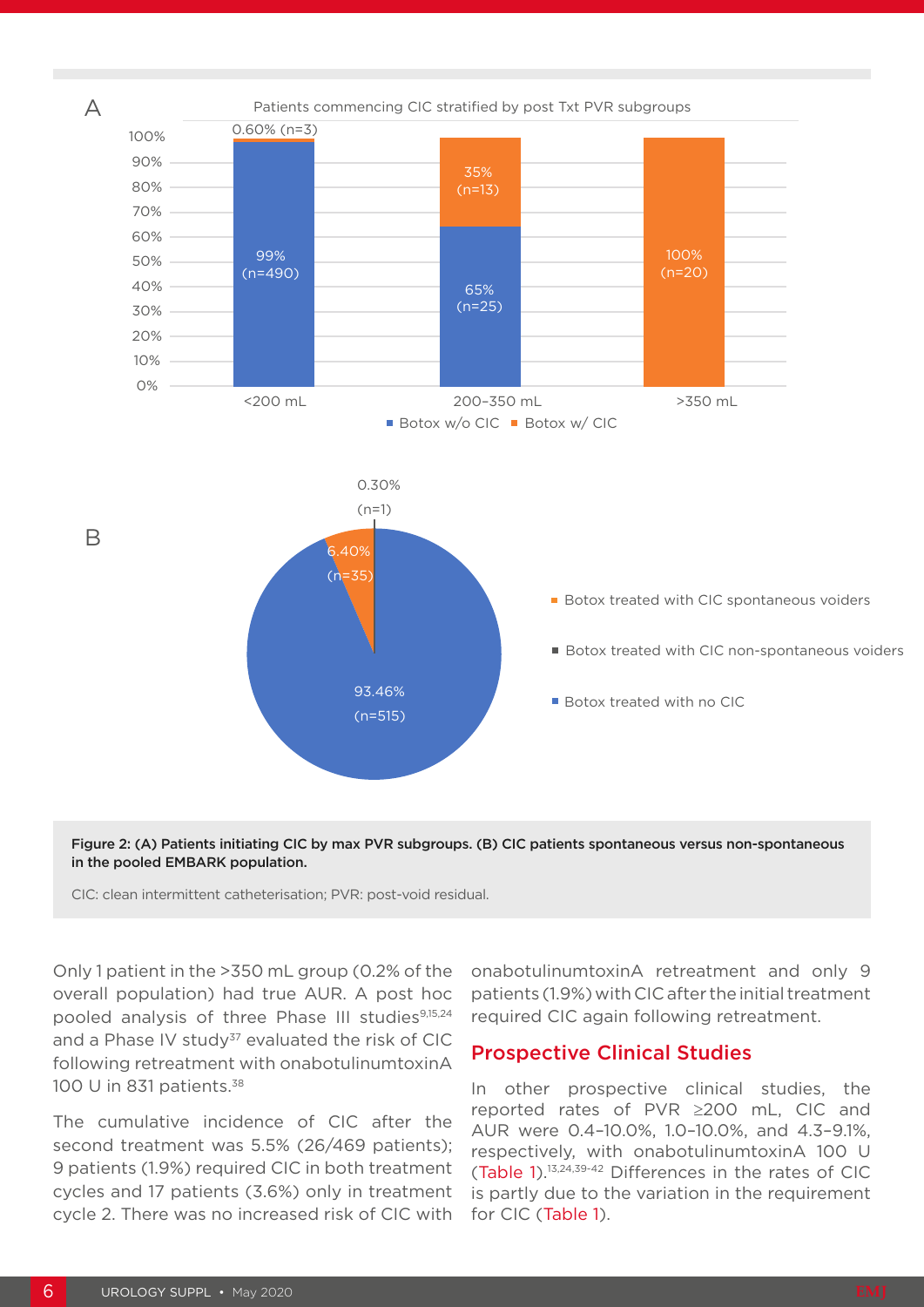Table 1: Rates of post-void residual, clean intermittent catheterisation, and acute urinary retention with onabotulinumtoxinA 100 U in other studies and retrospective reviews.

|                                                                                                         | of patients/study<br>period                                                                                                                            | <b>Criteria for CIC</b>                                                                                                                        | PVR ≥200 mL<br>$n$ (%)                                 | <b>CIC</b><br>n (%)                                                       | <b>AUR</b><br>n (%)                              |  |  |  |
|---------------------------------------------------------------------------------------------------------|--------------------------------------------------------------------------------------------------------------------------------------------------------|------------------------------------------------------------------------------------------------------------------------------------------------|--------------------------------------------------------|---------------------------------------------------------------------------|--------------------------------------------------|--|--|--|
| <b>Prospective clinical studies</b>                                                                     |                                                                                                                                                        |                                                                                                                                                |                                                        |                                                                           |                                                  |  |  |  |
| AlTaweel et al.,<br>201139                                                                              | Randomised open<br>label versus 200<br>$U(N=22)$<br>1 January 2008 to<br>30 March 2009                                                                 | Recommended if<br>PVR >200 mL                                                                                                                  | 1(9.1)                                                 | 1(9.1)                                                                    | 1(9.1)                                           |  |  |  |
| Gousse et al.,<br>201113                                                                                | Randomised<br>open-label versus<br>150 U (N=60)<br>2003 to 2008                                                                                        | PVR >200 mL<br>with or without<br>associated voiding<br>symptoms                                                                               | 3(10.0)                                                | 3(10.0)                                                                   | $\overline{\phantom{a}}$                         |  |  |  |
| Visco et al., 2012 <sup>42</sup>                                                                        | Randomised,<br>double-blind,<br>double-placebo-<br>controlled<br>Phase III versus<br>anticholinergics<br>$(N=247)$<br>2 February 2010<br>to 2 May 2012 | PVR >300 mL or<br>>150 mL rated<br>by patient as<br>moderately or<br>quite bothersome                                                          | $\overline{\phantom{a}}$                               | $6(5.0)$ at 2<br>months<br>$3(3.0)$ at 2<br>months<br>1 (1.0) at 2 months | $\overline{\phantom{0}}$                         |  |  |  |
| Miotla et al.,<br>201740<br>Follow-up Week 2<br>Follow-up Week 4<br>Follow-up Week<br>$12 \overline{ }$ | Prospective open-<br>label (N=208)<br>February 2009 to<br>November 2015                                                                                | Advised if PVR<br>>350 mL or<br>PVR <350 mL<br>with significant<br>symptoms of<br>incomplete<br>bladder emptying<br>or voiding<br>difficulties | Week 2:13 (6.2)<br>Week 4: 4 (1.9)<br>Week 12: 1 (0.4) | Week 2:13 (6.2)<br>Week 4: 9 (4.3)<br>Week 12: 0                          | Week 2:13 (6.2)<br>Week 4: 9 (4.3)<br>Week 12: 0 |  |  |  |
| Herschorn et al.,<br>201724                                                                             | Randomised,<br>double-blind,<br>placebo-<br>controlled,<br>Phase IIIb versus<br>solifenacin<br>$(N=356)$<br>March 2013 to<br>March 2015                | $PVR \geq 350$ mL or<br>PVR 200-350 mL<br>with symptoms                                                                                        | 10(6.9)                                                | 9(6.2)                                                                    | 10(6.9)                                          |  |  |  |
| Sherif et al., 2017 <sup>41</sup>                                                                       | Randomised,<br>single centre<br>versus posterior<br>tibial nerve<br>stimulation<br>(N=60) May 2013<br>to November 2015                                 | PVR >200 mL                                                                                                                                    | 2(6.6)                                                 | 2(6.6)                                                                    | $\qquad \qquad -$                                |  |  |  |
| Real world observational study                                                                          |                                                                                                                                                        |                                                                                                                                                |                                                        |                                                                           |                                                  |  |  |  |
| Hamid et al.,<br>201936<br>Retrospective data reviews                                                   | Observational,<br>non-randomised,<br>multicentre study<br>(N=504) June<br>2014 to January<br>2016                                                      | Not specified                                                                                                                                  |                                                        | 5(1.0)                                                                    | 5(1.0)                                           |  |  |  |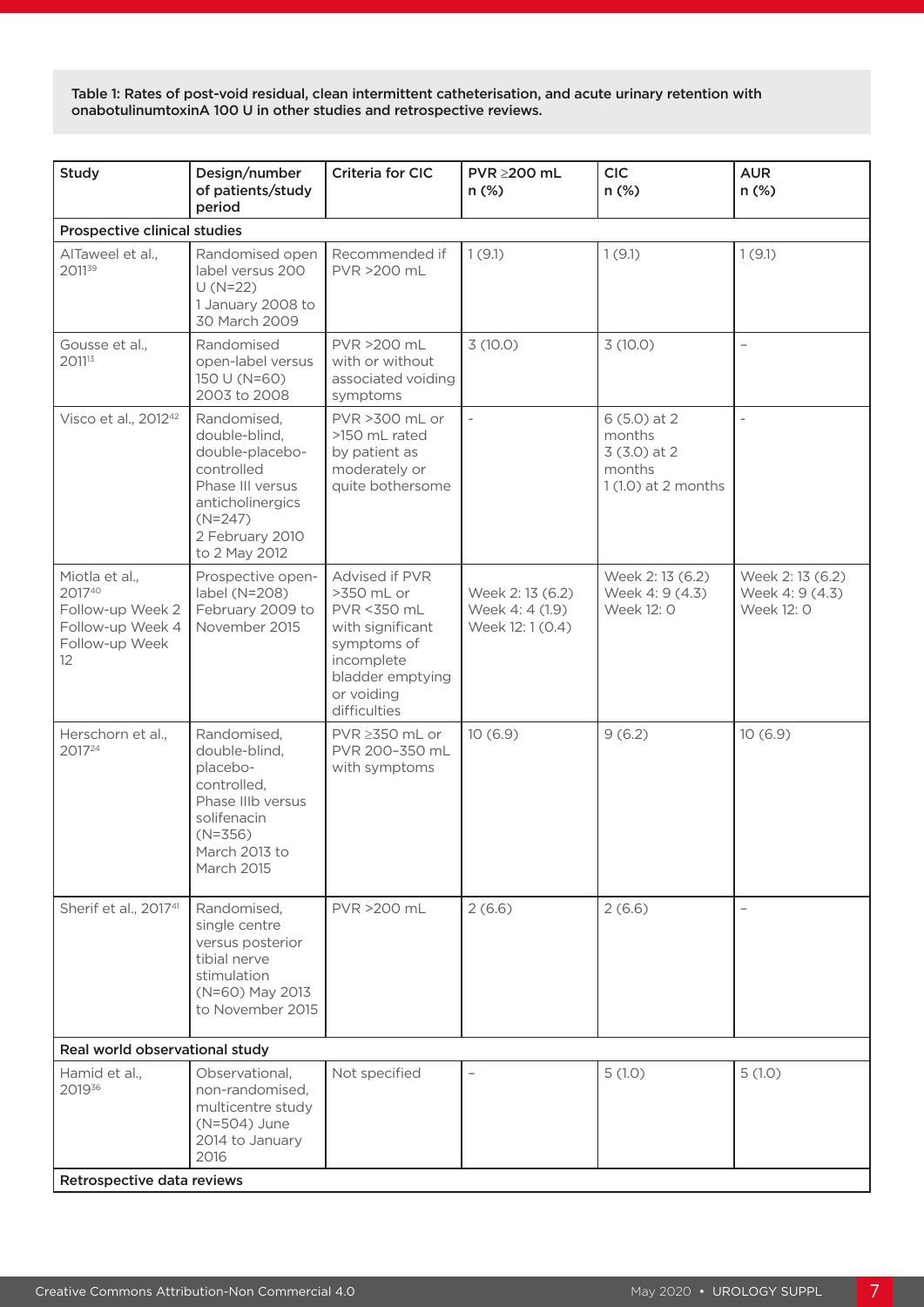| <b>Study</b>                                                                              | Design/number<br>of patients/study<br>period                                      | <b>Criteria for CIC</b>                                                                                                                                  | PVR ≥200 mL<br>$n$ (%)                                         | <b>CIC</b><br>n (%)                                         | <b>AUR</b><br>n (%) |
|-------------------------------------------------------------------------------------------|-----------------------------------------------------------------------------------|----------------------------------------------------------------------------------------------------------------------------------------------------------|----------------------------------------------------------------|-------------------------------------------------------------|---------------------|
| Osborn et al.,<br>201543                                                                  | (N=160) 2003 to<br>2012                                                           | Not specified                                                                                                                                            | 50 (31.0)                                                      | 48 (30.0)                                                   | 56 (35.0)           |
| Carlson et al.,<br>2017 <sup>8</sup><br>First injection<br>Repeat injection               | Comparison of<br>first-time with<br>repeat use<br>(N=81) May 2014<br>to June 2015 | Not specified                                                                                                                                            | $\overline{a}$                                                 | First injection: 5<br>(16.7)<br>Repeat injection:<br>3(5.9) | $\overline{a}$      |
| Christiansen et al.,<br>201744                                                            | Single centre<br>(N=219) March<br>2003 to May 2012                                | Advised if<br>incomplete<br>bladder emptying<br>or PVR >100 mL                                                                                           | $\overline{a}$                                                 | 59 (27.0)                                                   | 59 (27.0)           |
| Jiang et al., 201745<br>Follow-up Month 1<br>Follow-up Month<br>3<br>Follow-up Month<br>6 | Single centre<br>(N=290) 2005 to<br>2014                                          | Severe difficulty<br>urinating and a<br>PVR >250 mL or<br>complete urine<br>retention                                                                    | Month 1: 81 (27.9)<br>Month 3: 68 (24.3)<br>Month 6: 49 (18.4) | 24(8.3)                                                     | 24(8.3)             |
| Kennelly et al.,<br>201846<br>Treatment 1<br>Treatments 2 and<br>3 combined               | Multicentre<br>(N=299) January<br>2013 to June 2015                               | Individual<br>physician's clinical<br>judgment taking<br>into consideration<br>patients' voiding<br>symptoms, PVR<br>urine volumes and<br>patient bother | $\overline{\phantom{0}}$<br>$\overline{\phantom{a}}$           | Treatment 1: 8<br>(2.7)<br>Treatments 2 and<br>3:5(3.2)     | $\qquad \qquad -$   |
| Liberman et al.,<br>201847                                                                | Single centre<br>(N=103) 2010 to<br>2014                                          | Not specified                                                                                                                                            | 21(20.4)                                                       | 21(20.4)                                                    | $17(18.8)^+$        |
| Patel et al 2018 <sup>48</sup>                                                            | Single centre<br>(N=99) 3-year<br>period                                          | Not specified                                                                                                                                            | 41(41.4)                                                       | 3(3.0)                                                      | 2(2.0)              |

AUR: acute urinary retention; CIC: clean intermittent catheterisation; OAB: overactive bladder; PVR: post-void residual; UUI: urgency urinary incontinence.

†17 of 90 patients who received the 100 U dose.

These clinical studies confirm the lack of consensus on what criteria constitutes a requirement for CIC.

Therefore, the rates of CIC and urinary retention in these trials may not relate to real-world clinical practice.

#### Real World Observational Study

In a prospective observational study (N=504) of real-world use of onabotulinumtoxinA for the management of OAB (GRACE), the criteria for

urinary retention and CIC were not defined and left to the discretion of the physician. There was a very low rate of urinary retention/CIC (1.0%), suggesting that in clinical practice, urinary retention with onabotulinumtoxinA is much less frequent than in clinical trials.4

#### Retrospective Data Reviews

In retrospective data reviews of onabotulinumtoxinA 100 U, the reported rates of PVR >200 mL, CIC and AUR were 20.3– 41.4%, 3.0–30.0%, and 2.0–35.0%, respectively (Table 1).8,43-48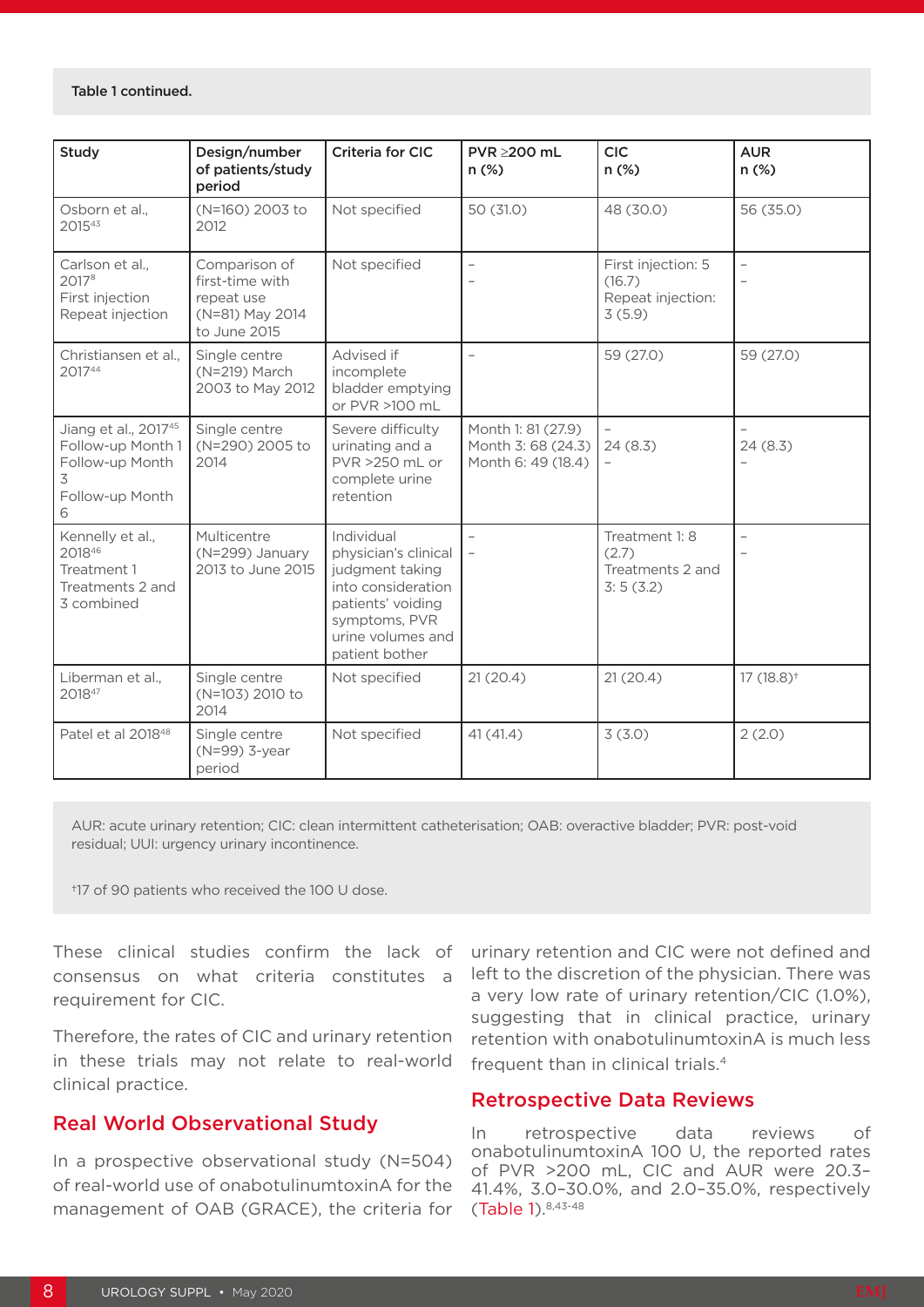A private practice study of 103 patients undergoing their first treatment with onabotulinumtoxinA reported a high CIC rate of 20.4%. 47

However, 13% of patients received a onabotulinumtoxinA dose of 200 U rather than the approved 100 U dose. An editorial comment on this study states that great care should be taken when comparing this and other studies assessing the risk of the need for CIC as the reported rates vary widely.<sup>49</sup> The comment notes that the definition of AUR could be responsible for the higher rate.

In a 10-year data review, post-procedure urinary retention was defined as any patient who was started on daily CIC or had an indwelling catheter fitted.43

The high rates of CIC (30.0%) and AUR (35.0%) were primarily due to the low threshold for initiation of CIC and the inclusion of patients with a pre-treatment PVR >100 mL. They could also be due to the fact that some patients received a higher onabotulinumtoxinA dose of 200 U, but the number of patients was not specified. In addition, 36 patients (23.0%) had diabetes, of whom 16 (44.4%) had retention. Patients with diabetes were twice as likely to develop urinary retention compared with nondiabetic patients.

In a single-centre review in Taiwan of 290 patients, AUR was defined as severe difficulty urinating and a PVR >250 mL or complete urine retention.45 Patients who developed AUR were instructed to perform CIC. AUR occurred in 8.3% of the patients. In a multicentre review of multiple treatments, the CIC rate was 2.7% after treatment 1 and 3.2% after treatments 2 and 3 combined.46 In a review of 99 female patients, which defined AUR as an inability to void requiring CIC and the presence of symptomatic incomplete bladder emptying, defined as symptoms of poor emptying (i.e., straining, weak stream, or the sensation of incomplete emptying) with a PVR ≥350 mL, only 3 patients (3.0%) required CIC.48

Retrospective reviews have a number of caveats, including the quality of the data, which must be considered when assessing the information; however, the above studies illustrate the lack of consistency in real-world practice in treating onabotulinumtoxinA-related cases of incomplete voiding of the bladder.

### ASSESSING THE NEED FOR CLEAN INTERMITTENT CATHETERISATION

There is no consensus on when to initiate CIC. Routine administration of CIC based on an arbitrary PVR volume is unlikely to be beneficial for patients. Protecting the upper urinary tract, protecting the bladder from over-distension injury, and controlling UTI are the chief concerns for clinicians when deciding when an increased PVR represents a danger to the patient. It is important to recognise that incomplete bladder emptying after onabotulinumtoxinA injection is associated with decreased detrusor contractility and, therefore, the risk of reflux is highly unlikely. In the authors' opinion, there is no need for patients to practice CIC before receiving treatment with onabotulinumtoxinA because the likelihood of requiring CIC is very low (1.0–6.5%). Practicing CIC unnecessarily causes concern for patients and an increased risk of UTI. Pre-emptive training may only be needed in rare cases, e.g., in someone with impaired neurological function where it is not clear whether or not they will be able to perform CIC. Factors such as the injection paradigm, patient age, baseline PVR, and other risk factors, such as men with benign prostatic hyperplasia, should be considered when assessing the risk for CIC. The principle of voiding efficiency (VE) may be helpful when deciding whether to use CIC. Incomplete emptying of the bladder can be determined by the VE, which is defined as the volume voided divided by the total bladder volume (voided volume + post void residual) x 100. CIC should be considered if the VE is ≤40%. If the VE is between 40% and 60%, the patient should be followed regularly, and CIC started if voiding symptoms indicate.

# CONSENSUS STATEMENT ON APPROPRIATE MANAGEMENT OF ELEVATED POST-VOID RESIDUAL POST-ONABOTULINUMTOXINA INJECTION

Based on a consensus discussion and review of the literature, the authors propose the following recommendations.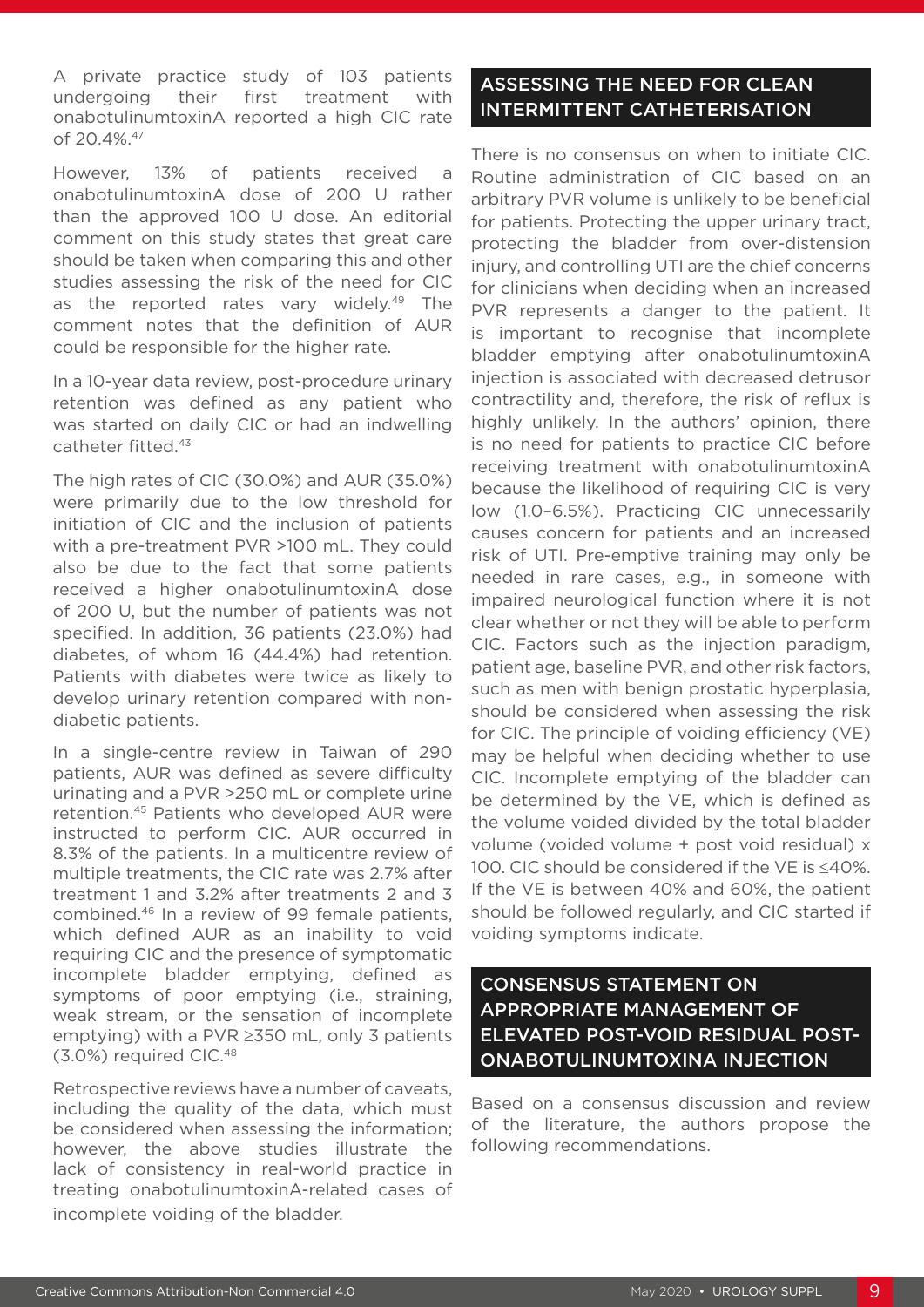### Monitoring Voiding Efficiency / Post-Void Residual

PVR should be assessed around 2 weeks following treatment (or sooner if the patient has early symptoms of voiding dysfunction). VE should also be assessed (to assess voided volume, a frequency volume chart or office voided volume can be used). If the VE is ≤40%, further lower urinary tract symptom assessment should be evaluated prior to CIC initiation.

PVR should be reviewed at regular follow-up intervals if the PVR is raised and the VE is ≤40%. The frequency of assessment should be based on the patient's symptoms and the magnitude of the PVR and VE.

### Initiation of Clean Intermittent Catheterisation

The decision to initiate CIC should be based most importantly on bothersome symptoms and can be further supported by a VE <40% and a PVR >200mL.

#### Follow-Up/Repeat Post-Void Residual Assessment Once Clean Intermittent Catheterisation Has Been Initiated

The frequency of assessments will be dictated by clinical circumstances and will be more important in patients with a borderline raised PVR, as this is less relevant in a patient who is using CIC. For example, measurement should be conducted every 2–4 weeks in a borderline patient unless symptoms change.

#### Recommendations for Stopping Clean Intermittent Catheterisation

Patients who are using CIC should be advised that they can stop CIC if they are asymptomatic (no longer have bothersome symptoms) or if the VE is >40%.

#### Counselling Patients

In addition to explaining the full benefits and risks per the product label (SmPC), patients should be counselled by explaining:

1. The benefits of onabotulinumtoxinA versus other pharmacological therapies to significantly improve urgency urinary incontinence, with many patients becoming completely dry.

- 2. Patients may have some degree of incomplete emptying that usually is not bothersome or harmful and does not require intervention. It can easily be assessed in the office painlessly by ultrasound.
- 3. The real-world CIC rate should be explained, ideally supplemented with the rates in the physician's own practice, if known.
	- a. CIC should be explained clearly (including that it is intermittent, discrete, performed by the patient and is temporary, with most patients managing with no issues). Ideally a CIC catheter should be shown to patients.
- 4. Patients should understand that onabotulinumtoxinA will need to be periodically repeated, as based on our experience, on average every 6 months (no more frequently than every 3 months per the package insert) and that each time the patient receives treatment there is a small risk of a raised PVR that may need CIC.

Patients often have a fear of urinary retention or catheterisation that is not understood by their doctor and therefore appropriate counselling is needed so the patient is not deterred from having appropriate treatment. Appropriate and accurate wording should be used to explain what may happen post-treatment. For example, "there is a risk that voiding may be inefficient, which may or may not be symptomatic. In most cases this does not need treatment but in some patients, CIC is an option to help manage the bladder until function returns to a sufficient level. When CIC is needed, it is usually only for a short duration of time."

### **CONCLUSION**

Incomplete bladder emptying following onabotulinumtoxinA treatment has been frequently referred to as urinary retention or AUR, but this is not an accurate description for this AE. The majority of patients with incomplete emptying post-onabotulinumtoxinA treatment can spontaneously void; therefore, true AUR is rare. This expert consensus provides important guidance on the appropriate management of incomplete voiding of the bladder post-onabotulinumtoxinA injection and the requirements for initiating and stopping CIC.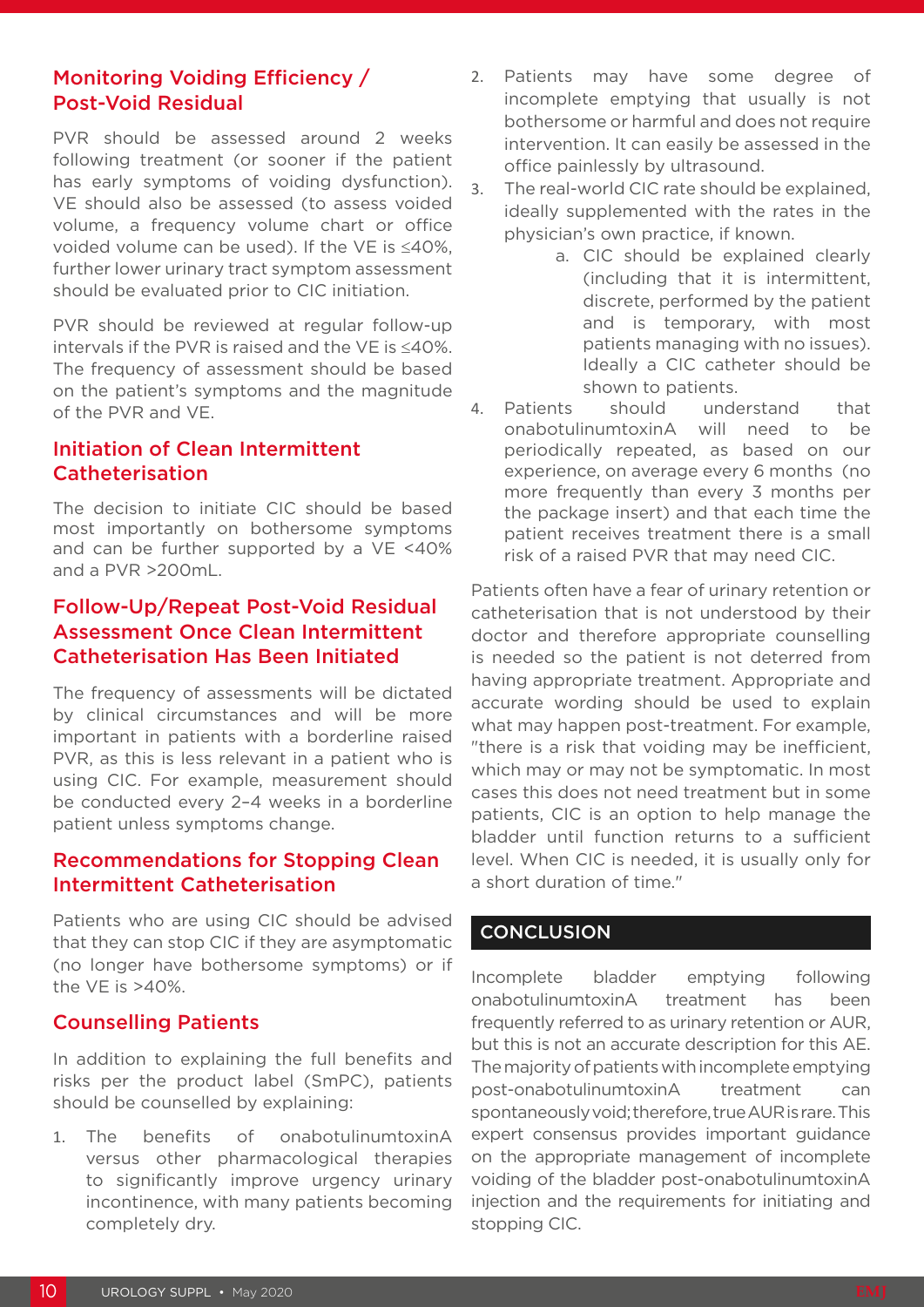#### References

- 1. Eapen RS, Radomski SB. Review of the epidemiology of overactive bladder. Res Rep Urol. 2016. 6;8:71-6.
- 2. Leron E et al. Overactive bladder syndrome: Evaluation and management. Curr Urol. 2018;11(3):117- 25.
- 3. Coupland CAC et al. Anticholinergic drug exposure and the risk of dementia: A nested casecontrol study. JAMA Intern Med. 2019;178(8):1084-93. [Epub ahead of print].
- 4. Allison SJ, Gibson W. Mirabegron, alone and in combination, in the treatment of overactive bladder: Real-world evidence and experience. Ther Adv Urol. 2018;10(12):411-9.
- 5. Sharaf A, Hashim H. Profile of mirabegron in the treatment of overactive bladder: Place in therapy. Drug Des Devel Ther. 2017;11:463-7.
- 6. European Medicines Agency (EMA). Betmiga (mirabegron) Summary of Product Characteristics. 2017. Available at: https://www.ema. europa.eu/en/documents/productinformation/betmiga-epar-productinformation\_en.pdf. Last accessed: 21 May 2019.
- 7. Allergan. Botox highlights of prescribing information. 2019. Available at: https://www.allergan. com/assets/pdf/botox\_pi.pdf. Last accessed: 2 July 2019.
- 8. Carlson K et al. OnabotulinumtoxinA for the treatment of idiopathic overactive bladder is effective and safe for repeated use. Can Urol Assoc J. 2017;11(5):E179-83.
- Chapple C et al. OnabotulinumtoxinA 100 U significantly improves all idiopathic overactive bladder symptoms and quality of life in patients with overactive bladder and urinary incontinence: A randomised, double-blind, placebo-controlled trial. Eur Urol. 2013;64(2):249-56.
- 10. Chartier-Kastler E et al. Durable improvements in urinary incontinence and positive treatment response in patients with idiopathic overactive bladder syndrome following longterm onabotulinumtoxinA treatment: Final results of 3.5-year study. Prog Urol. 2015;25(13):739.
- 11. Drake MJ et al. Comparative assessment of the efficacy of onabotulinumtoxinA and oral therapies (anticholinergics and mirabegron) for overactive bladder: A systematic review and network metaanalysis. BJU Int. 2017;120(5):611-22.
- 12. Eldred-Evans D, Sahai A. Medium- to long-term outcomes of botulinum toxin A for idiopathic overactive bladder. Ther Adv Urol. 2017;9(1):3-10.
- Gousse AE et al. Repeat intradetrusor injections of onabotulinum toxin a

for refractory idiopathic overactive bladder patients: A single-center experience. Female Pelvic Med Reconstr Surg. 2011;17(5):253-7.

- 14. López Ramos H et al. Management of overactive bladder with onabotulinumtoxinA: Systematic review and meta-analysis. Urology. 2017;100:53-8.
- 15. Nitti VW et al. OnabotulinumtoxinA for the treatment of patients with overactive bladder and urinary incontinence: Results of a Phase 3, randomized, placebo controlled trial. J Urol. 2013;189(6):2186-93.
- 16. Nitti VW et al. Durable efficacy and safety of long-term onabotulinumtoxinA treatment in patients with overactive bladder syndrome: Final results of a 3.5-year study. J Urol. 2016;196(3):791-800.
- 17. Nitti VW et al. OnabotulinumtoxinA for the treatment of patients with overactive bladder and urinary incontinence: Results of a Phase 3, randomized, placebo controlled trial. J Urol. 2017;197(2S):S216-23.
- 18. Sievert KID et al. OnabotulinumtoxinA 100U provides significant improvements in overactive bladder symptoms in patients with urinary incontinence regardless of the number of anticholinergic therapies used or reason for inadequate management of overactive bladder. Int J Clin Pract. 2014;68(10):1246-56.
- 19. Tamburro FR et al. Onabotulinumtoxin-A improves health status and urinary symptoms in subjects with refractory overactive bladder: Real-life experience. Urologia. 2018;85(4):163-8.
- 20. Chartier-Kastler E et al. Consistent and durable improvements in quality of life with long-term onabotulinumtoxina treatment in patients with overactive bladder. Toxicon. 2016;123(Suppl.)S16(Abstract 38).
- 21. Fowler CJ et al. OnabotulinumtoxinA improves health-related quality of life in patients with urinary incontinence due to idiopathic overactive bladder: A 36-week, double-blind, placebocontrolled, randomized, dose-ranging trial. Eur Urol. 2012;62(1):148-57.
- 22. Ginsberg DA et al. Long-term treatment with onabotulinumtoxinA results in consistent, durable improvements in health related quality of life in patients with overactive bladder. J Urol. 2017;198(4):897-904.
- 23. Haashy D et al. Botulinum toxin (onabotulinumtoxinA) in the male non-neurogenic overactive bladder: Clinical and quality of life outcomes. BJU Int. 2015;116(Suppl. 3):61-5.
- 24. Herschorn S et al. The efficacy and safety of onabotulinumtoxinA or

solifenacin compared with placebo in solifenacin naïve patients with refractory overactive bladder: Results from a multicenter, randomized, double-blind phase 3b trial. J Urol. 2017;198(1):167-75.

- 25. Nitti VW et al. Low incidence of clean intermittent catheterisation with onabotulinumtoxinA in diverse age groups of overactive bladder patients with corresponding improvements in urinary symptoms, treatment response, and quality of life. Abstract 313. International Continence Society (ICS), 12-15 September, 2017.
- 26. Freemantle N et al. Comparative assessment of onabotulinumtoxinA and mirabegron for overactive bladder: An indirect treatment comparison. BMJ Open. 2016;6(2):e009122.
- 27. Freemantle N et al. OnabotulinumtoxinA in the treatment of overactive bladder: A cost-effectiveness analysis versus best supportive care in England and Wales. Eur J Health Econ. 2016;17(7):911-21.
- 28. Ruff Let al. Economic impact of onabotulinumtoxinA for overactive bladder with urinary incontinence in Europe. J Med Econ. 2016;19(12):1107- 15.
- 29. European Association of Urology (EAU). Urinary Incontinence. 2019. Available at: https://uroweb.org/ guideline/urinary-incontinence/. Last accessed: 2 July 2019.
- 30. Gormley EA et al. Diagnosis and treatment of overactive bladder (non-neurogenic) in adults: AUA/ SUFU guideline amendment. J Urol. 2015;193(5):1572-80.
- 31. D'Ancona C et al. The International Continence Society (ICS) report on the terminology for adult male lower urinary tract and pelvic floor symptoms and dysfunction. Neurourol Urodyn. 2019;38(2):433-77.
- 32. International Continence Society (ICS). ICS Glossary of. 2019. Available at: https://www.ics.org/glossary. Last accessed: 16 April 2019.
- 33. Gajewski JB et al. An International Continence Society (ICS) report on the terminology for adult neurogenic lower urinary tract dysfunction (ANLUTD). Neurourol Urodyn. 2018;37(3):1152-61.
- 34. Allergan. Study of botulinum toxin Type A for the treatment of patients with idiopathic overactive bladder with urinary incontinence. NCT00910845. https://clinicaltrials. gov/ct2/show/NCT00910845.
- 35. Allergan. botulinum toxin Type A for the treatment of patients with idiopathic overactive bladder with urinary incontinence. NCT00910520. https://clinicaltrials.gov/ct2/show/